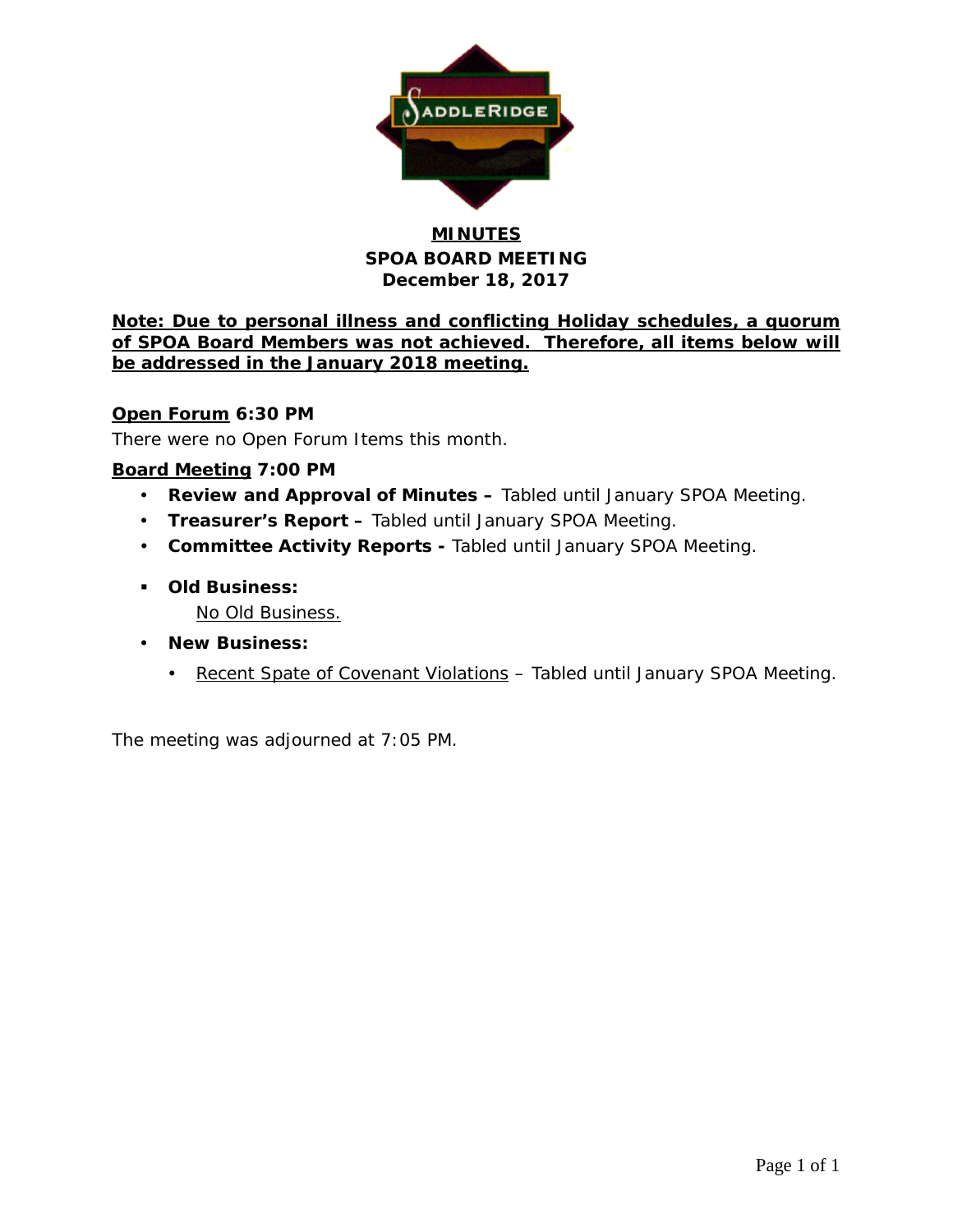$\overline{a}$ 

 $\bar{z}$ 

### **SPOA Balance Sheet** As of November 30, 2017

|                                                  | Nov 30, 17   | Nov 30, 16   | \$ Change   |
|--------------------------------------------------|--------------|--------------|-------------|
| <b>ASSETS</b>                                    |              |              |             |
| <b>Current Assets</b>                            |              |              |             |
| <b>Checking/Savings</b>                          |              |              |             |
| Ozona CD #305501                                 | 25,389.82    | 25,339.09    | 50.73       |
| Ozona CD #305552                                 | 25.369.04    | 25.318.35    | 50.69       |
| Ozona Checking                                   | 5,806.36     | 6.882.08     | $-1.075.72$ |
| <b>Ozona Money Market</b>                        | 41.588.23    | 41.546.65    | 41.58       |
| <b>Total Checking/Savings</b>                    | 98,153.45    | 99,086.17    | $-932.72$   |
| <b>Accounts Receivable</b>                       |              |              |             |
| <b>Accounts Receivable</b>                       | $-192.00$    | $-192.00$    | 0.00        |
| <b>Total Accounts Receivable</b>                 | $-192.00$    | $-192.00$    | 0.00        |
| <b>Total Current Assets</b>                      | 97.961.45    | 98.894.17    | $-932.72$   |
| <b>Other Assets</b>                              |              |              |             |
| <b>Saddleridge Property</b>                      | 80,500.00    | 80,500.00    | 0.00        |
| <b>Total Other Assets</b>                        | 80,500.00    | 80,500.00    | 0.00        |
| <b>TOTAL ASSETS</b>                              | 178,461.45   | 179,394.17   | $-932.72$   |
| <b>LIABILITIES &amp; EQUITY</b><br><b>Equity</b> |              |              |             |
| <b>Opening Balance Equity</b>                    | 110,823.40   | 110.823.40   | 0.00        |
| <b>Retained Earnings</b>                         | 80.326.54    | 79.463.24    | 863.30      |
| <b>Net Income</b>                                | $-12,688.49$ | $-10.892.47$ | $-1,796.02$ |
| <b>Total Equity</b>                              | 178.461.45   | 179,394.17   | $-932.72$   |
| <b>TOTAL LIABILITIES &amp; EQUITY</b>            | 178,461.45   | 179,394.17   | $-932.72$   |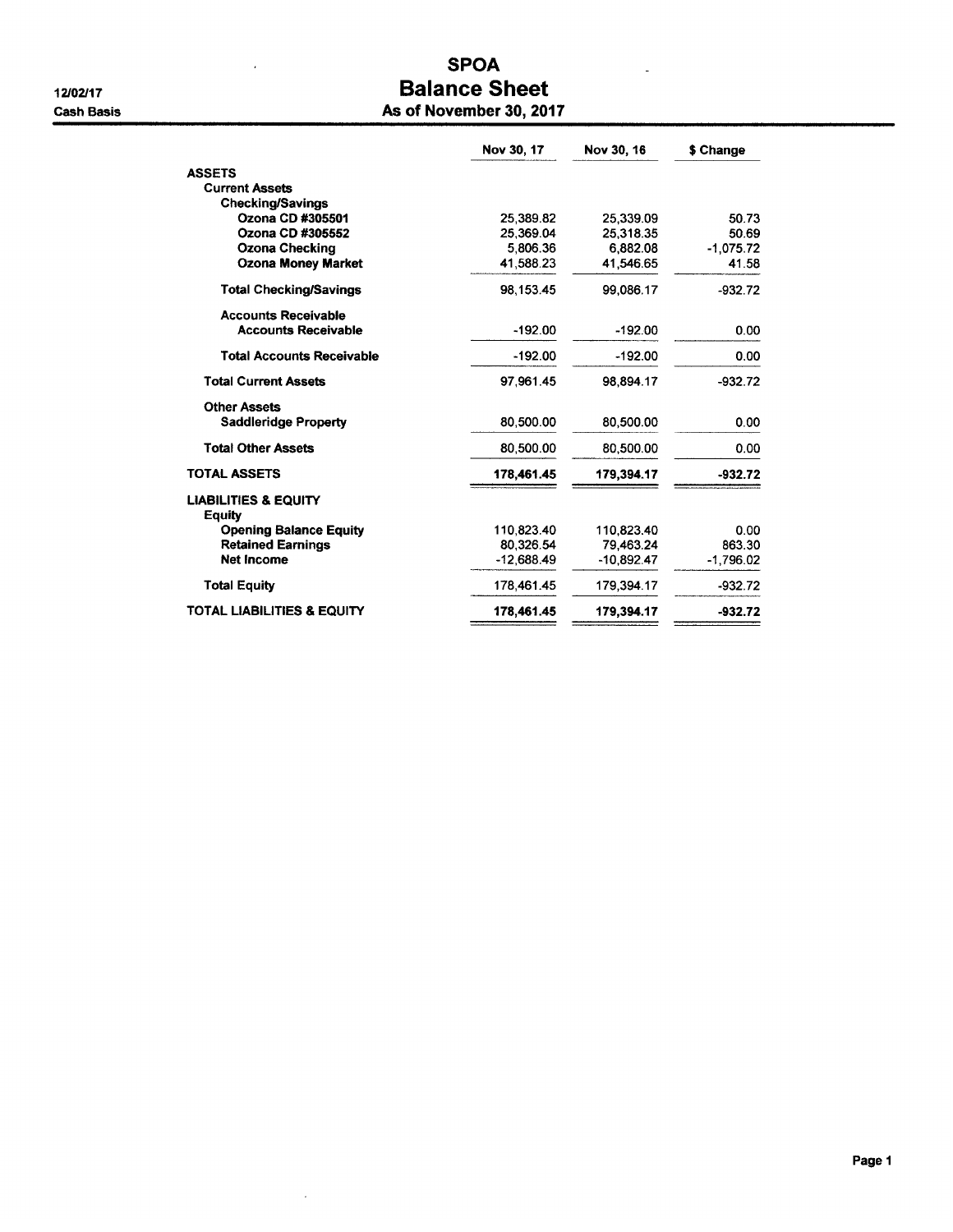11:51 AM 12/02/17 **Cash Basis** 

 $\boldsymbol{L}$ 

# **Saddleridge Property Owners Association** Profit & Loss Budget vs. Actual<br>January through November 2017

|                                                     | Jan - Nov 17     | <b>Budget</b> |
|-----------------------------------------------------|------------------|---------------|
| <b>Ordinary Income/Expense</b>                      |                  |               |
| Income                                              |                  |               |
| <b>Clubhouse Usage Fee</b>                          | 500.00           | 475.00        |
| <b>HOA Dues Collected</b>                           | 7,004.00         | 20,015.44     |
| <b>Interest Assessed Fees</b>                       | 11.52            | 68.03         |
| Interest Income                                     | 138.33           | 137.37        |
| <b>Resale Cert. Fee</b>                             | 800.00           | 650.00        |
| <b>Transfer Fees</b>                                | 850.00           | 700.00        |
| <b>Total Income</b>                                 | 9,303.85         | 22,045.84     |
| <b>Expense</b>                                      |                  |               |
| Accounting                                          |                  |               |
| Accounting-Bookkeeper                               | 1,935.00         | 1,925.00      |
| <b>Total Accounting</b>                             | 1,935.00         | 1,925.00      |
| <b>Annual Septic Contract</b>                       | 245.00           | 245.00        |
| <b>Bank Charges</b>                                 |                  |               |
| <b>Safe Deposit Box</b>                             | 40.00            | 40.00         |
| <b>Service Charges</b>                              | 5.00             |               |
| <b>Total Bank Charges</b>                           | 45.00            | 40.00         |
| <b>Clubhouse Expenses</b>                           |                  |               |
| Cleaning                                            | 300.00           | 550.00        |
| <b>Cleaning Supplies</b>                            | 26.36            |               |
| <b>Furnishings</b><br>Insurance                     | 196.06<br>373.10 |               |
| <b>Maintenance Labor</b>                            | 7.680.88         | 361.00        |
| <b>Misc</b>                                         | 20.00            | 86.58         |
| <b>Pest Control</b>                                 | 308.52           | 411.36        |
| <b>Plumbing Repairs</b>                             | 45.21            |               |
| <b>Repairs</b>                                      | 0.00             | 500.00        |
| Trash                                               | 401.42           | 326.20        |
| <b>Total Clubhouse Expenses</b>                     | 9,351.55         | 2,235.14      |
| <b>Dues Refund</b>                                  | 0.00             | 142.00        |
| <b>Food for Saddleridge Meetings</b>                |                  |               |
| Food for Annual BBQ                                 | 800.84           | 425.76        |
| Neighborhood Watch                                  | 250.22           |               |
| Food for Saddleridge Meetings - Other               | 0.00             | 345.88        |
| <b>Total Food for Saddleridge Meetings</b>          | 1,051.06         | 771.64        |
| <b>Insurance-HOA Liability</b>                      | 727.00           | 727.00        |
| Insurance, D&O                                      | 3,057.00         | 2,445.00      |
| Lawn Maintenance                                    | 1,867.14         | 2,217.05      |
| <b>Legal-Attorney Fees</b>                          | 0.00             | 325.00        |
| <b>Mailings</b>                                     | 0.00             | 555.67        |
| <b>Miscellaneous</b>                                |                  |               |
| <b>Office Supplies</b><br><b>Website Domain</b>     | 15.00<br>0.00    | 48.95         |
| <b>Website Hosting Fee</b>                          | 0.00             | 179.40        |
|                                                     |                  |               |
| <b>Total Miscellaneous</b>                          | 15.00            | 228.35        |
| <b>PEC Electricity</b>                              | 1,485.97         | 1,679.26      |
| <b>Reconciliation Discrepancies</b><br><b>Taxes</b> | 0.00<br>2,033.22 | 0.50          |
| <b>Webmaster Fees</b>                               | 179.40           | 1,928.74      |
| <b>Total Expense</b>                                | 21,992.34        | 15,465.35     |
| <b>Net Ordinary Income</b>                          | -12,688.49       | 6,580.49      |
| Net Income                                          | $-12,688.49$     | 6,580.49      |
|                                                     |                  |               |